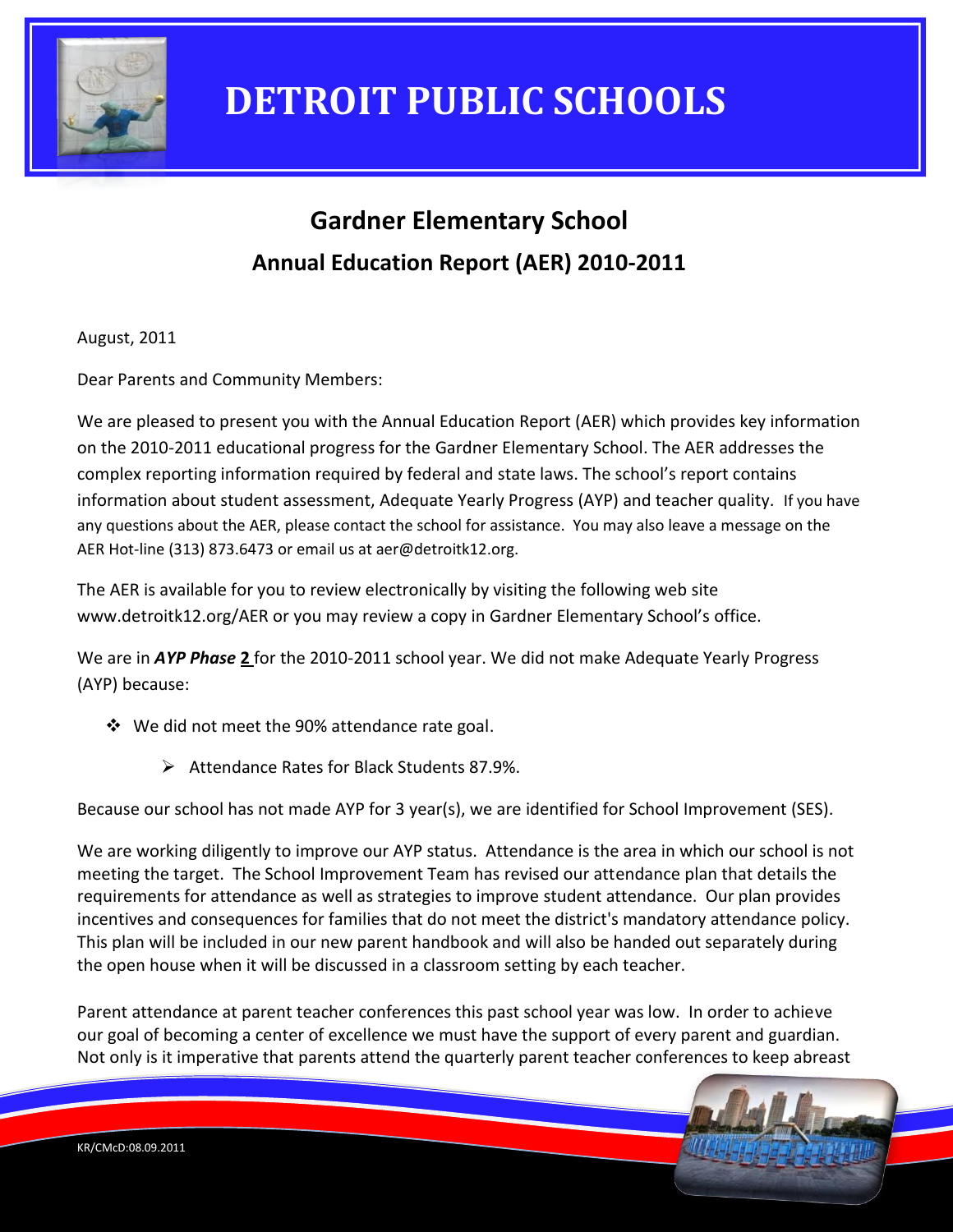

of their child (ren)'s progress, we need all parents to attend any activities concerning their children. For example, new parents should attend our orientation meeting for new students, all parents should attend the Open House in September, and those parents who receive letters regarding attendance issues are required to attendance meetings with the principal and the attendance agent. We recommend that all parents or a representative attend the monthly LSCO parent meetings as well. Throughout the school year, we have planned activities to enhance the education of our students, benefit our parents and community and also offer them the opportunity to take part in the decision making process at Gardner.

We also need parents to monitor their children's school preparation in the morning and help them arrive in a timely manner. Parents must ensure that students only miss school when it is an emergency or illness and that the parent provides in writing an excuse for each day that the students are absent.

Finally, we encourage parents to make doctor appointments well in advance so they can schedule the time after the school day ends. We need the parents to make the 90% attendance rate their personal goal for their child or children this school year and every other school year. With the parents support and improved efforts in ensuring that their children come to school on time daily, our school will meet the attendance target just as we have met the academic targets each year.

State law requires that we also report additional information.

### **Process for assigning pupils to the school**

During the 2009-2010 school year, students were required to live within the boundary of the school to which they were assigned.

During the 2010-2011 school year Open Enrollment Detroit Public Schools implemented the "Open Enrollment Initiative. This initiative allows students to elect to attend any Detroit Public School without being required to live within the boundary for that school. The "Open Enrollment Initiative" does not apply to the Examination High Schools, or Application Schools. Parents may enroll their child(ren) in the school of their interest as long as the school has not reached capacity for their particular grade. Enrollment preference is given to students who live within the boundary of a school. It should also be noted that transportation will not be provided for students who select a school outside of the boundary of their home school. Open Enrollment Initiative resources can be found on our web-site at: http://detroitk12.org/resources/prospective\_students/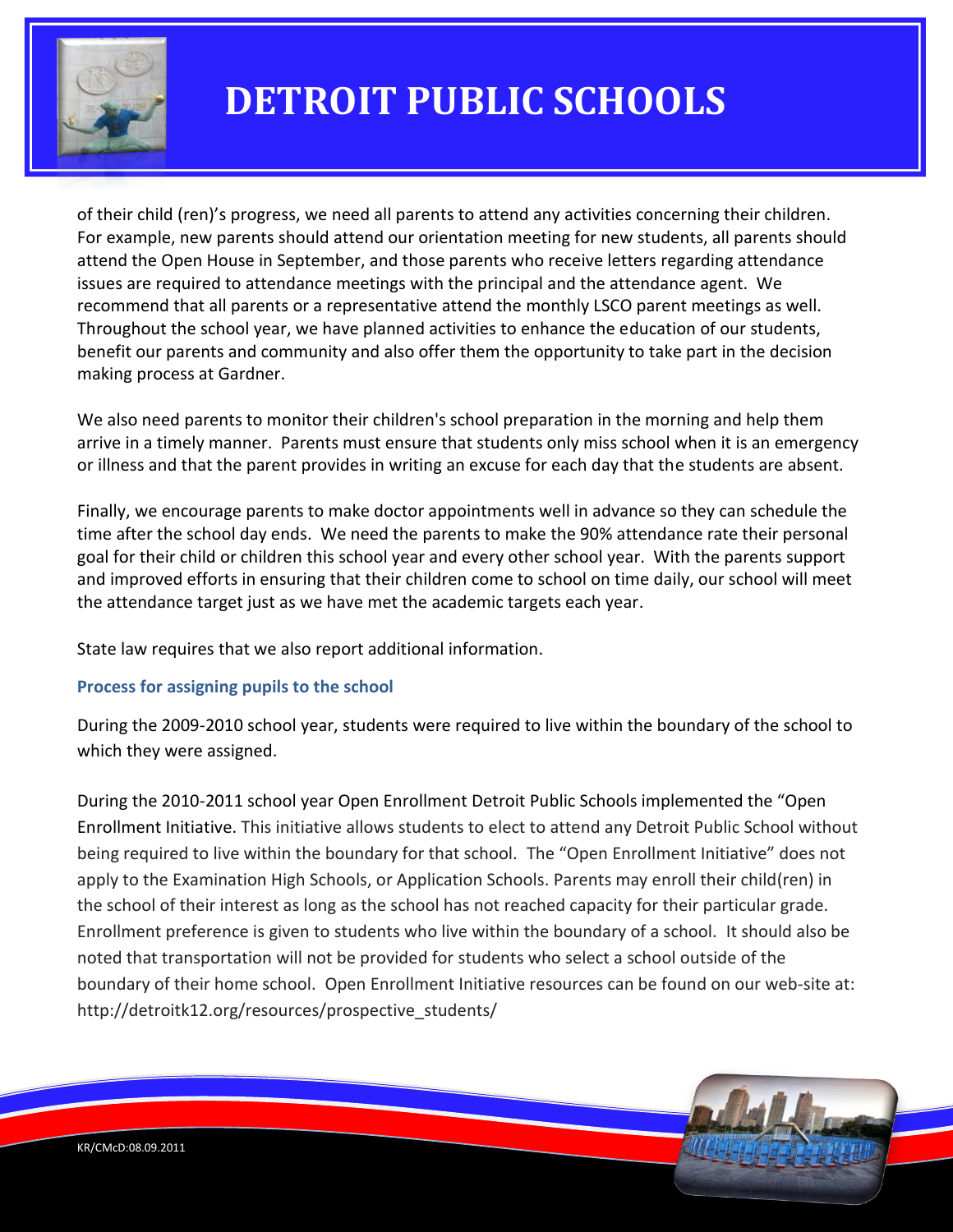

#### **School Improvement Status**

| School Improvement Status              | Year      |  |
|----------------------------------------|-----------|--|
| AYP Not Met ~ School Improvement (SES) | 2010-2011 |  |
| AYP Not Met ~ School Improvement       | 2009-2010 |  |

#### **Detroit Public Schools' Core Curriculum:**

Consistent with the District academic plan, **Excellent Schools for Every Child,** there are aggressive plans to accelerate the rate of student achievement and to ensure that students graduate with the academic and social skills necessary for success in college and the workplace.

#### **Specific curriculum actions include:**

\*alignment of the curriculum, lessons planning and pacing calendars to national and state standards

\*ensuring that material and texts and supplemental resources and used in the classroom are directly linked to and with the grade expectations

\*defined grade level expectations to create alignment throughout the school

\* Administration and review of quarterly benchmark assessments for students in grades 3-12

\*use pre-intervention tools such as the Dynamic Indicator of Basic Early Literacy Skills (DIBLES) to access language fluency for students on grades Prek-2 to ensure literacy foundation for reading success

\*use of the data (both formal and informal) to inform teaching strategies and professional development needs for staff, including but not limited to, teachers and administrators

\*focused professional development on the use of appropriate curriculum and teaching strategies, monitoring results and developing the interventions for re-teaching, as necessary

\*use technology (Learning Village/an on-line instructional management system) as a tool to manage instruction and teacher practice

#### **Access to the Core Curriculum**

The instructional strategies and grade level expectations are aligned to the state standards and the NAEP. This represents the core curriculum which is supported by the texts, materials, computer soft ware and other school level resources used daily in the classrooms. All of the professional development activities are aligned to the core curriculum.

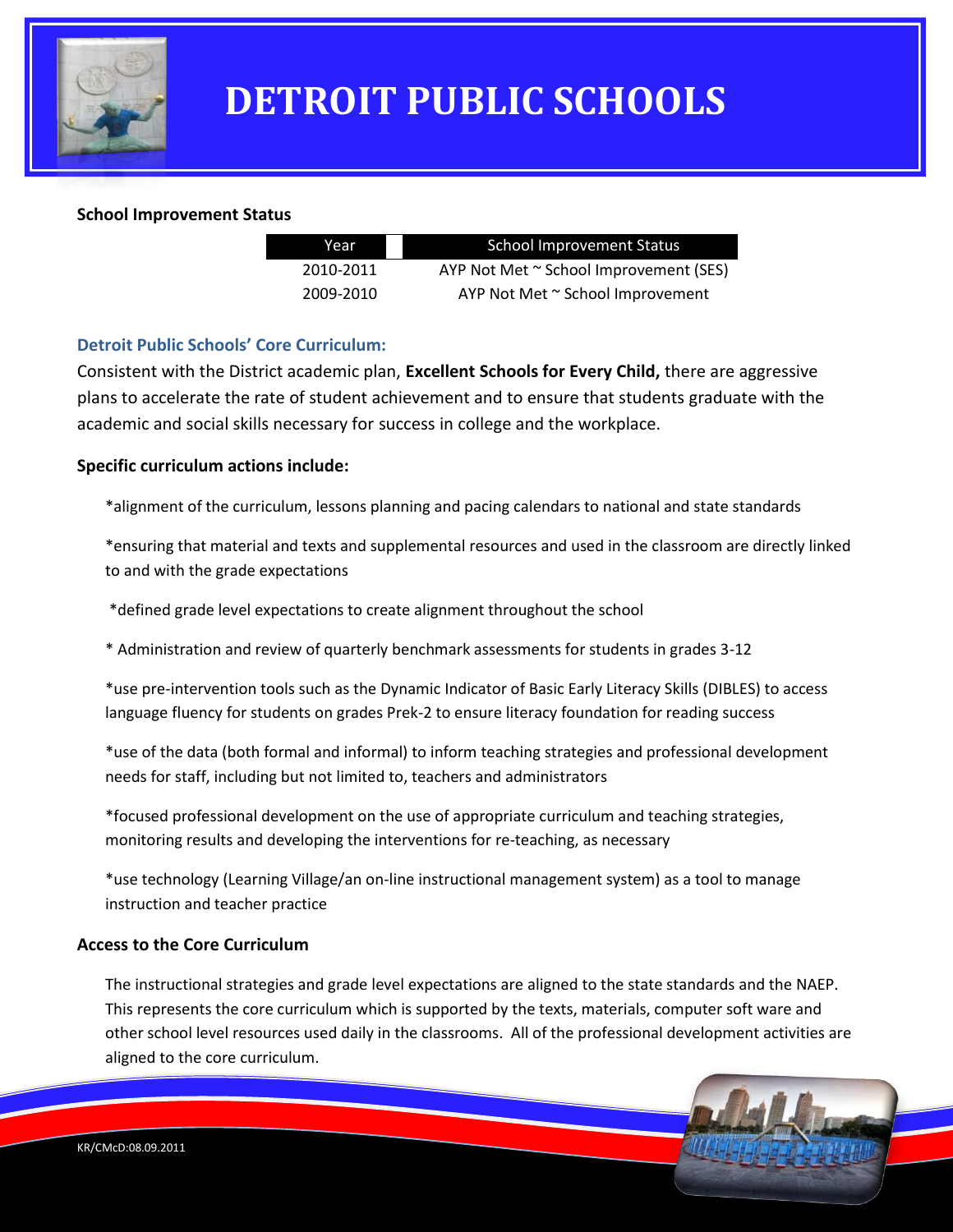

The implementation is a process delineated in the District Plan **Excellent Schools for Every Child**. This plan serves as the framework for each school's academic achievement plan. The frequent monitoring of the implementation of these plans is conducted by the school diagnostic visits, review of the benchmark assessments, use of the teacher evaluation tool and adherence to the pacing calendar.

The variances from the state plan can be found in the grade level expectations which are also aligned to the higher standards of NAEP.

A Summer Parent University is offered with classes to increase parenting skills, early childhood literacy, adult literacy and GED. During the school year, the Regional Parent Resource Center are a vehicle for parents and other community member to participate in regular and on-going informational and participatory sessions focused on curriculum and instruction. Learning Village (an on line instructional management system)

Web updates and semi-annual progress reports are also a means to disseminate information to parents and community.

Detroit Public Schools Core Curriculum is currently under revision. Pacing Charts and Curriculum guided will be posted to the Academic Affairs page of our web-site in the near future.

#### **Parent Engagement**

\*Use the technology portal for parents to view daily lessons and to communication with teachers.

\*implement and follow through with the parent contracts.

\*increase the Volunteer Reading Corps from approximately 5000 volunteers this year to 10,000 for next school year.

\*use the Parent Resource Center to engage parents in innovative workshops and session that are practical and will result in parent support to students at home.

#### **Student Achievement Results**

Aggregate Student Achievement Results and Detroit Public Schools Quarterly Benchmark Assessment in Reading and Mathematics for Gardner Elementary School can be found on the Detroit Public Schools' web-page at the Research, Evaluation and Assessment site at [http://detroitk12.org/data/rea/.](http://detroitk12.org/data/rea/) The following reports are available:

District Profile Report